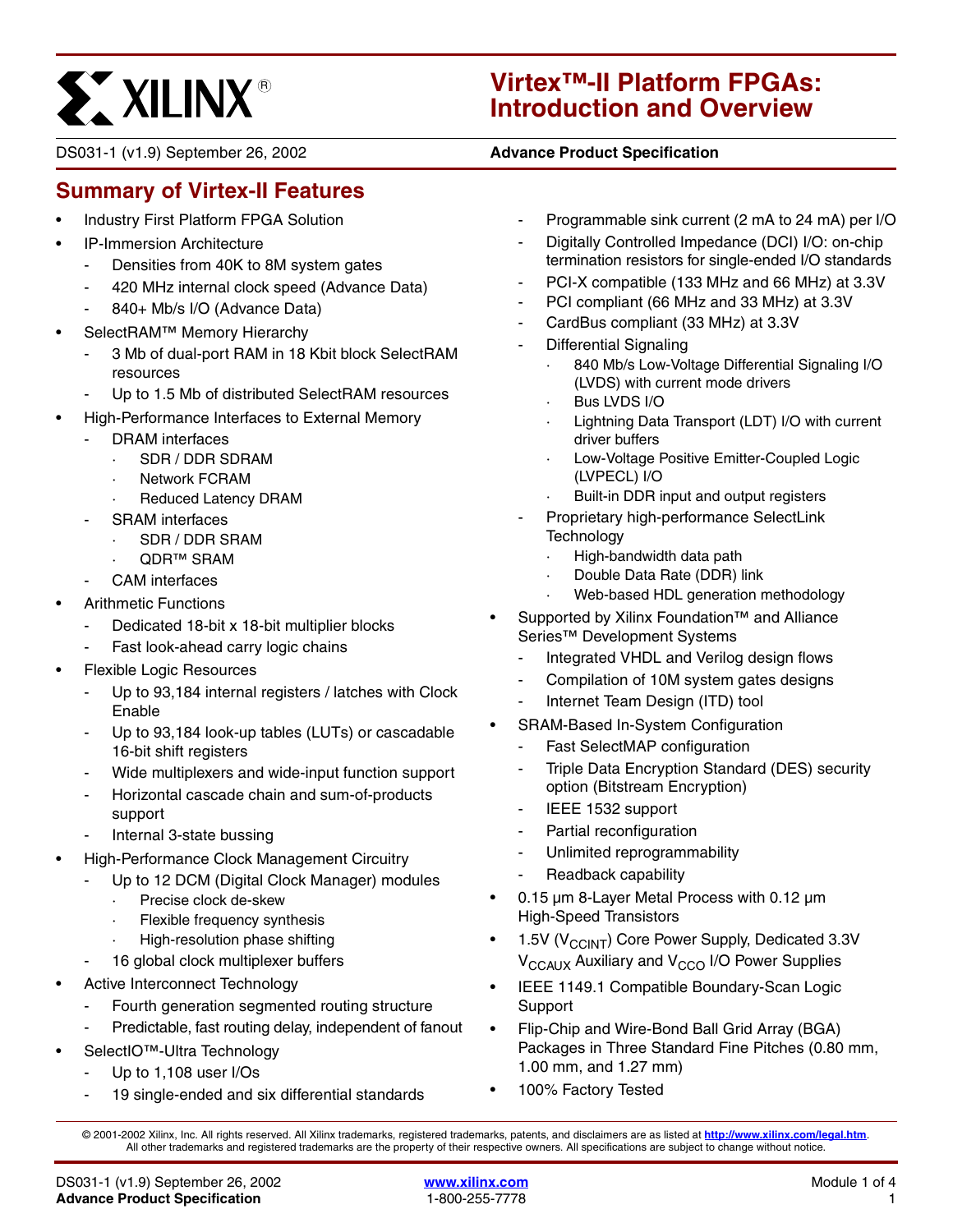|               |                        | <b>CLB</b><br>$(1$ CLB = 4 slices = Max 128 bits) |               |                                                          |                                    |                          | <b>SelectRAM Blocks</b>   |                 |                       |
|---------------|------------------------|---------------------------------------------------|---------------|----------------------------------------------------------|------------------------------------|--------------------------|---------------------------|-----------------|-----------------------|
| <b>Device</b> | <b>System</b><br>Gates | Array<br>Row x Col.                               | <b>Slices</b> | <b>Maximum</b><br><b>Distributed</b><br><b>RAM Kbits</b> | <b>Multiplier</b><br><b>Blocks</b> | 18 Kbit<br><b>Blocks</b> | <b>Max RAM</b><br>(Kbits) | <b>DCMs</b>     | Max I/O<br>Pads $(1)$ |
| XC2V40        | 40K                    | $8 \times 8$                                      | 256           | 8                                                        | 4                                  | 4                        | 72                        | 4               | 88                    |
| <b>XC2V80</b> | 80K                    | $16 \times 8$                                     | 512           | 16                                                       | 8                                  | 8                        | 144                       | 4               | 120                   |
| XC2V250       | 250K                   | 24 x 16                                           | 1,536         | 48                                                       | 24                                 | 24                       | 432                       | 8               | 200                   |
| XC2V500       | 500K                   | 32 x 24                                           | 3,072         | 96                                                       | 32                                 | 32                       | 576                       | 8               | 264                   |
| XC2V1000      | 1M                     | 40 x 32                                           | 5,120         | 160                                                      | 40                                 | 40                       | 720                       | 8               | 432                   |
| XC2V1500      | 1.5M                   | 48 x 40                                           | 7,680         | 240                                                      | 48                                 | 48                       | 864                       | 8               | 528                   |
| XC2V2000      | 2M                     | 56 x 48                                           | 10,752        | 336                                                      | 56                                 | 56                       | 1,008                     | 8               | 624                   |
| XC2V3000      | ЗM                     | 64 x 56                                           | 14,336        | 448                                                      | 96                                 | 96                       | 1,728                     | 12              | 720                   |
| XC2V4000      | 4M                     | 80 x 72                                           | 23,040        | 720                                                      | 120                                | 120                      | 2,160                     | 12              | 912                   |
| XC2V6000      | 6M                     | 96 x 88                                           | 33,792        | 1,056                                                    | 144                                | 144                      | 2,592                     | 12 <sub>2</sub> | 1,104                 |
| XC2V8000      | 8M                     | 112 x 104                                         | 46,592        | 1,456                                                    | 168                                | 168                      | 3,024                     | 12 <sub>2</sub> | 1,108                 |

<span id="page-1-0"></span>

|  | Table 1: Virtex-II Field-Programmable Gate Array Family Members |  |  |  |
|--|-----------------------------------------------------------------|--|--|--|
|  |                                                                 |  |  |  |

**Notes:** 

1. See details in [Table 2, "Maximum Number of User I/O Pads"](#page-1-1).

# **General Description**

The Virtex-II family is a platform FPGA developed for high performance from low-density to high-density designs that are based on IP cores and customized modules. The family delivers complete solutions for telecommunication, wireless, networking, video, and DSP applications, including PCI, LVDS, and DDR interfaces.

The leading-edge 0.15 µm / 0.12 µm CMOS 8-layer metal process and the Virtex-II architecture are optimized for high speed with low power consumption. Combining a wide variety of flexible features and a large range of densities up to 10 million system gates, the Virtex-II family enhances programmable logic design capabilities and is a powerful alternative to mask-programmed gates arrays. As shown in [Table 1,](#page-1-0) the Virtex-II family comprises 11 members, ranging from 40K to 8M system gates.

#### **Packaging**

Offerings include ball grid array (BGA) packages with 0.80 mm, 1.00 mm, and 1.27 mm pitches. In addition to traditional wire-bond interconnects, flip-chip interconnect is used in some of the BGA offerings. The use of flip-chip interconnect offers more I/Os than is possible in wire-bond versions of the similar packages. Flip-chip construction offers the combination of high pin count with high thermal capacity.

[Table 2](#page-1-1) shows the maximum number of user I/Os available. The Virtex-II device/package combination table [\(Table 6](#page-5-0) at the end of this section) details the maximum number of I/Os for each device and package using wire-bond or flip-chip technology.

<span id="page-1-1"></span>*Table 2:* **Maximum Number of User I/O Pads**

| <b>Device</b> | <b>Wire-Bond</b> | <b>Flip-Chip</b> |
|---------------|------------------|------------------|
| <b>XC2V40</b> | 88               |                  |
| <b>XC2V80</b> | 120              |                  |
| XC2V250       | 200              |                  |
| XC2V500       | 264              |                  |
| XC2V1000      | 328              | 432              |
| XC2V1500      | 392              | 528              |
| XC2V2000      |                  | 624              |
| XC2V3000      | 516              | 720              |
| XC2V4000      |                  | 912              |
| XC2V6000      |                  | 1,104            |
| XC2V8000      |                  | 1,108            |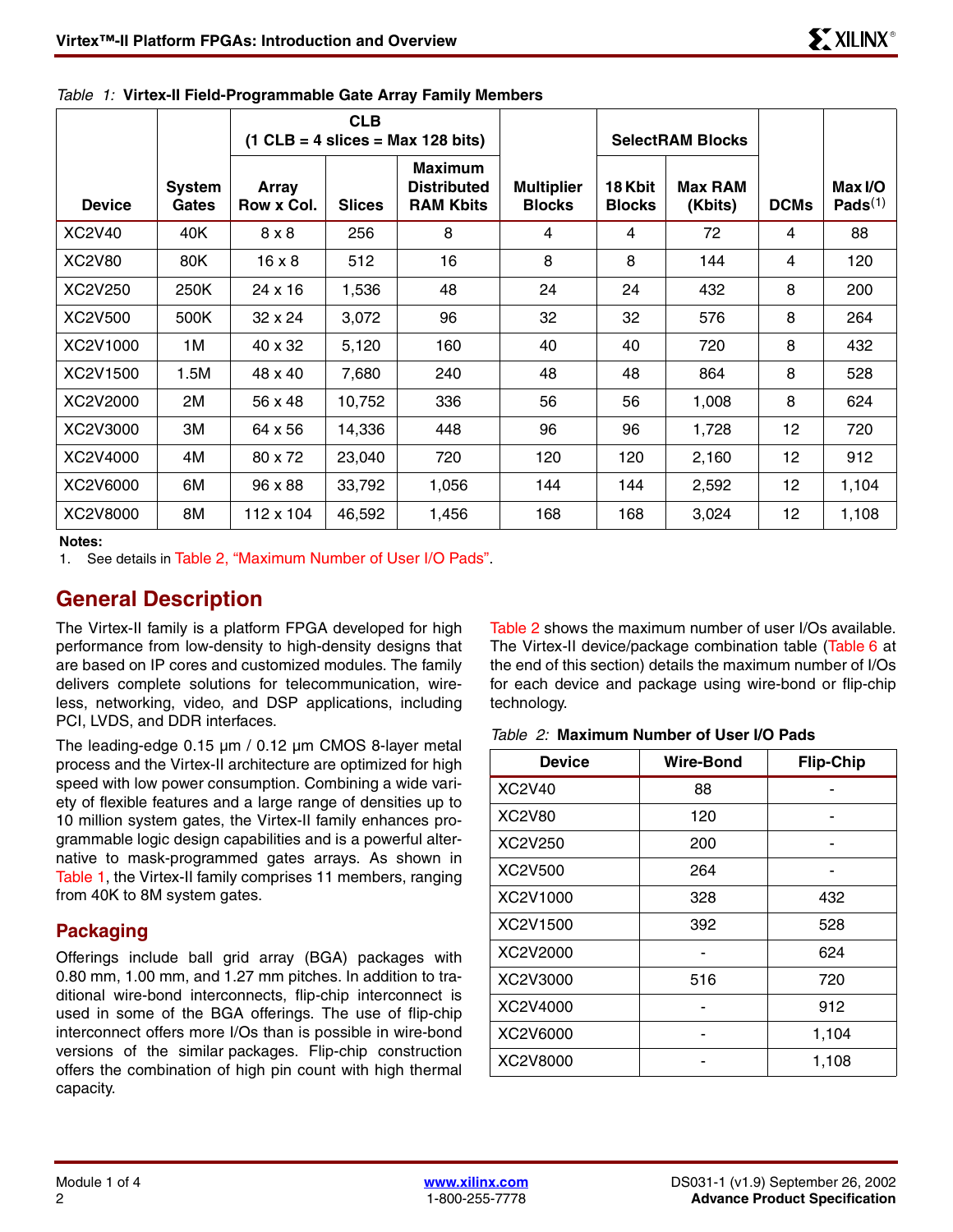# **Architecture**

#### **Virtex-II Array Overview**

Virtex-II devices are user-programmable gate arrays with various configurable elements. The Virtex-II architecture is optimized for high-density and high-performance logic designs. As shown in [Figure 1,](#page-2-0) the programmable device is comprised of input/output blocks (IOBs) and internal configurable logic blocks (CLBs).

Programmable I/O blocks provide the interface between package pins and the internal configurable logic. Most popular and leading-edge I/O standards are supported by the programmable IOBs.



*Figure 1:* **Virtex-II Architecture Overview**

<span id="page-2-0"></span>The internal configurable logic includes four major elements organized in a regular array.

- Configurable Logic Blocks (CLBs) provide functional elements for combinatorial and synchronous logic, including basic storage elements. BUFTs (3-state buffers) associated with each CLB element drive dedicated segmentable horizontal routing resources.
- Block SelectRAM memory modules provide large 18 Kbit storage elements of dual-port RAM.
- Multiplier blocks are 18-bit x 18-bit dedicated multipliers.
- DCM (Digital Clock Manager) blocks provide self-calibrating, fully digital solutions for clock distribution delay compensation, clock multiplication and division, coarse- and fine-grained clock phase shifting.

A new generation of programmable routing resources called Active Interconnect Technology interconnects all of these elements. The general routing matrix (GRM) is an array of routing switches. Each programmable element is tied to a switch matrix, allowing multiple connections to the general routing matrix. The overall programmable interconnection is hierarchical and designed to support high-speed designs.

All programmable elements, including the routing resources, are controlled by values stored in static memory

cells. These values are loaded in the memory cells during configuration and can be reloaded to change the functions of the programmable elements.

#### **Virtex-II Features**

This section briefly describes Virtex-II features.

#### *Input/Output Blocks (IOBs)*

IOBs are programmable and can be categorized as follows:

- Input block with an optional single-data-rate or double-data-rate (DDR) register
- Output block with an optional single-data-rate or DDR register, and an optional 3-state buffer, to be driven directly or through a single or DDR register
- Bidirectional block (any combination of input and output configurations)

These registers are either edge-triggered D-type flip-flops or level-sensitive latches.

IOBs support the following single-ended I/O standards:

- LVTTL, LVCMOS (3.3V, 2.5V, 1.8V, and 1.5V)
- PCI-X compatible (133 MHz and 66 MHz) at 3.3V
- PCI compliant (66 MHz and 33 MHz) at 3.3V
- CardBus compliant (33 MHz) at 3.3V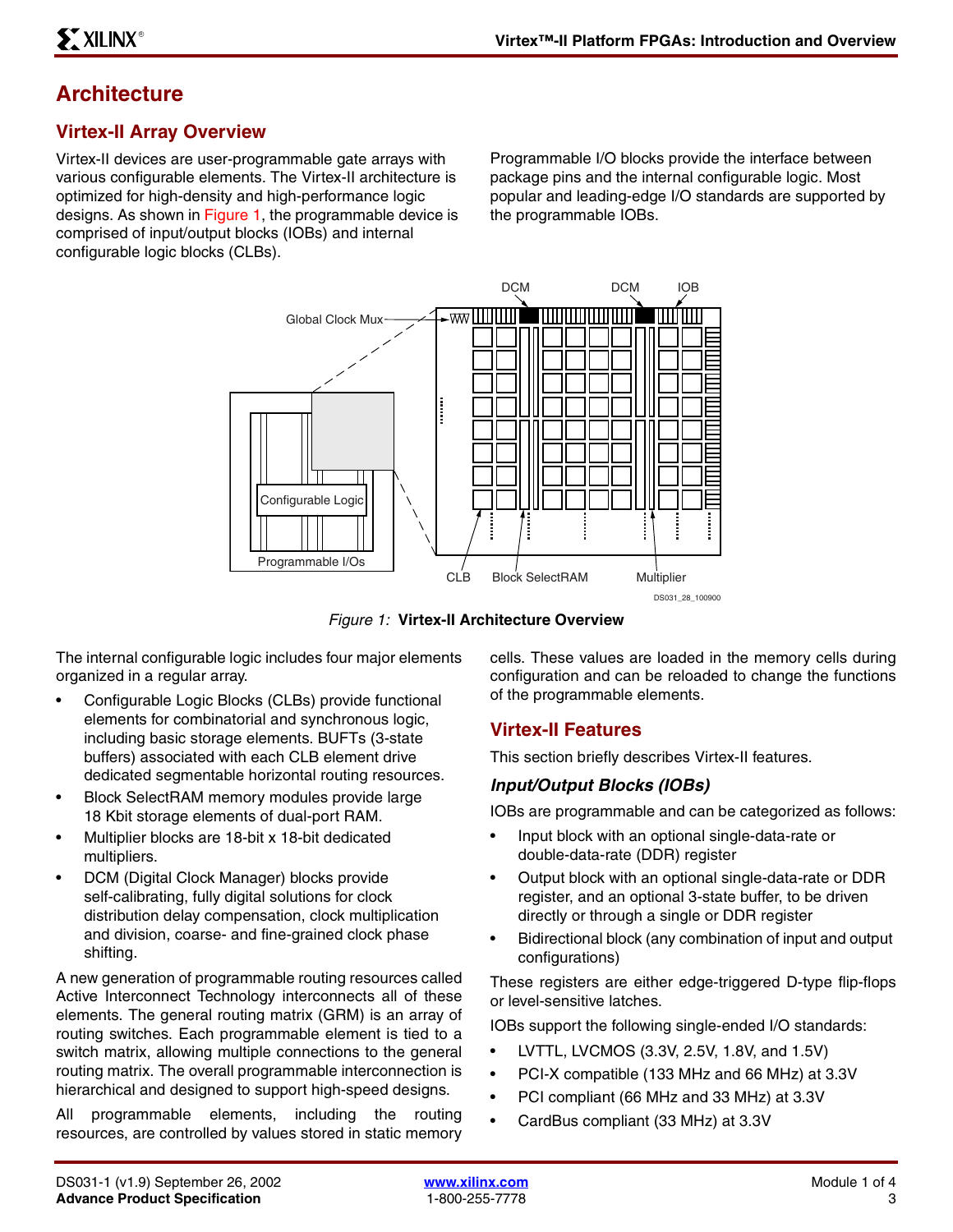- GTL and GTLP
- HSTL (Class I, II, III, and IV)
- SSTL (3.3V and 2.5V, Class I and II)
- AGP-2X

The digitally controlled impedance (DCI) I/O feature automatically provides on-chip termination for each I/O element.

The IOB elements also support the following differential signaling I/O standards:

- LVDS
- BLVDS (Bus LVDS)
- ULVDS
- LDT
- **LVPECL**

Two adjacent pads are used for each differential pair. Two or four IOB blocks connect to one switch matrix to access the routing resources.

#### *Configurable Logic Blocks (CLBs)*

CLB resources include four slices and two 3-state buffers. Each slice is equivalent and contains:

- Two function generators (F & G)
- Two storage elements
- Arithmetic logic gates
- Large multiplexers
- Wide function capability
- Fast carry look-ahead chain
- Horizontal cascade chain (OR gate)

The function generators F & G are configurable as 4-input look-up tables (LUTs), as 16-bit shift registers, or as 16-bit distributed SelectRAM memory.

In addition, the two storage elements are either edge-triggered D-type flip-flops or level-sensitive latches.

Each CLB has internal fast interconnect and connects to a switch matrix to access general routing resources.

#### *Block SelectRAM Memory*

The block SelectRAM memory resources are 18 Kb of dual-port RAM, programmable from 16K x 1 bit to 512 x 36 bits, in various depth and width configurations. Each port is totally synchronous and independent, offering three "read-during-write" modes. Block SelectRAM memory is cascadable to implement large embedded storage blocks. Supported memory configurations for dual-port and single-port modes are shown in [Table 3](#page-3-0).

#### <span id="page-3-0"></span>*Table 3:* **Dual-Port And Single-Port Configurations**

| $16K \times 1$ bit | 2K x 9 bits         |
|--------------------|---------------------|
| 8K x 2 bits        | $1K \times 18$ bits |
| 4K x 4 bits        | 512 x 36 bits       |

A multiplier block is associated with each SelectRAM memory block. The multiplier block is a dedicated 18 x 18-bit multiplier and is optimized for operations based on the block SelectRAM content on one port. The 18 x 18 multiplier can be used independently of the block SelectRAM resource. Read/multiply/accumulate operations and DSP filter structures are extremely efficient.

Both the SelectRAM memory and the multiplier resource are connected to four switch matrices to access the general routing resources.

#### *Global Clocking*

The DCM and global clock multiplexer buffers provide a complete solution for designing high-speed clocking schemes.

Up to 12 DCM blocks are available. To generate de-skewed internal or external clocks, each DCM can be used to eliminate clock distribution delay. The DCM also provides 90-, 180-, and 270-degree phase-shifted versions of its output clocks. Fine-grained phase shifting offers high-resolution phase adjustments in increments of 1/256 of the clock period. Very flexible frequency synthesis provides a clock output frequency equal to any M/D ratio of the input clock frequency, where M and D are two integers. For the exact timing parameters, see **Virtex-II Electrical Characteristics**.

Virtex-II devices have 16 global clock MUX buffers, with up to eight clock nets per quadrant. Each global clock MUX buffer can select one of the two clock inputs and switch glitch-free from one clock to the other. Each DCM block is able to drive up to four of the 16 global clock MUX buffers.

#### *Routing Resources*

The IOB, CLB, block SelectRAM, multiplier, and DCM elements all use the same interconnect scheme and the same access to the global routing matrix. Timing models are shared, greatly improving the predictability of the performance of high-speed designs.

There are a total of 16 global clock lines, with eight available per quadrant. In addition, 24 vertical and horizontal long lines per row or column as well as massive secondary and local routing resources provide fast interconnect. Virtex-II buffered interconnects are relatively unaffected by net fanout and the interconnect layout is designed to minimize crosstalk.

Horizontal and vertical routing resources for each row or column include:

- 24 long lines
- 120 hex lines
- 40 double lines
- 16 direct connect lines (total in all four directions)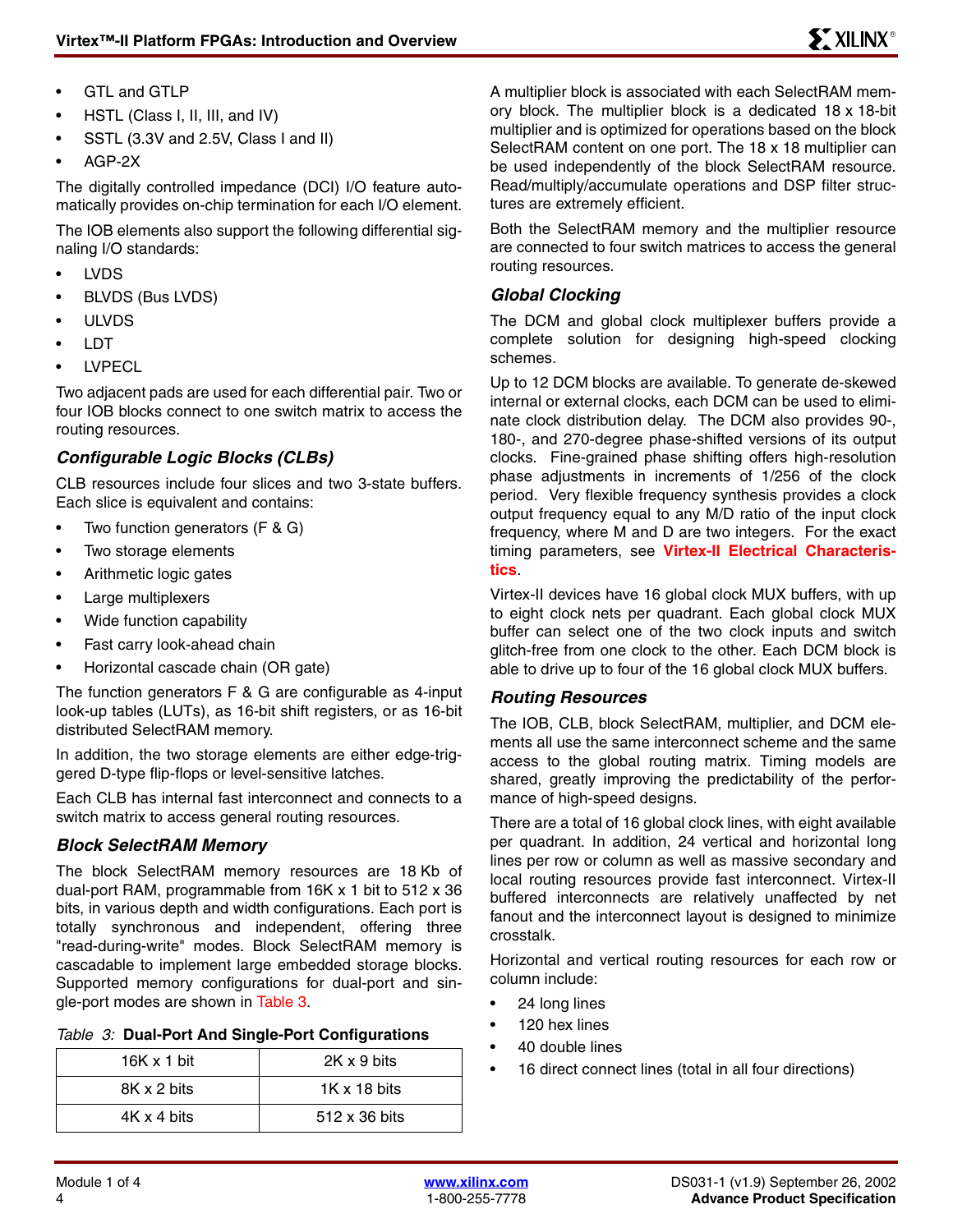#### *Boundary Scan*

Boundary scan instructions and associated data registers support a standard methodology for accessing and configuring Virtex-II devices that complies with IEEE standards 1149.1 — 1993 and 1532. A system mode and a test mode are implemented. In system mode, a Virtex-II device performs its intended mission even while executing non-test boundary-scan instructions. In test mode, boundary-scan test instructions control the I/O pins for testing purposes. The Virtex-II Test Access Port (TAP) supports BYPASS, PRELOAD, SAMPLE, IDCODE, and USERCODE non-test instructions. The EXTEST, INTEST, and HIGHZ test instructions are also supported.

#### *Configuration*

Virtex-II devices are configured by loading data into internal configuration memory, using the following five modes:

- Slave-serial mode
- Master-serial mode
- Slave SelectMAP mode
- Master SelectMAP mode
- Boundary-Scan mode (IEEE 1532)

A Data Encryption Standard (DES) decryptor is available on-chip to secure the bitstreams. One or two triple-DES key sets can be used to optionally encrypt the configuration information.

#### *Readback and Integrated Logic Analyzer*

Configuration data stored in Virtex-II configuration memory can be read back for verification. Along with the configuration data, the contents of all flip-flops/latches, distributed SelectRAM, and block SelectRAM memory resources can be read back. This capability is useful for real-time debugging.

The Integrated Logic Analyzer (ILA) core and software provides a complete solution for accessing and verifying Virtex-II devices.

### **Virtex-II Device/Package Combinations and Maximum I/O**

Wire-bond and flip-chip packages are available. [Table 4](#page-4-0) and [Table 5](#page-4-1) show the maximum possible number of user I/Os in wire-bond and flip-chip packages, respectively. [Table 6](#page-5-0) shows the number of available user I/Os for all device/package combinations.

- CS denotes wire-bond chip-scale ball grid array (BGA) (0.80 mm pitch).
- FG denotes wire-bond fine-pitch BGA (1.00 mm pitch).
- FF denotes flip-chip fine-pitch BGA (1.00 mm pitch).
- BG denotes standard BGA (1.27 mm pitch).
- BF denotes flip-chip BGA (1.27 mm pitch).

The number of I/Os per package include all user I/Os except the 15 control pins (CCLK, DONE, M0, M1, M2, PROG\_B, PWRDWN\_B, TCK, TDI, TDO, TMS, HSWAP\_EN, DXN, DXP, and RSVD) and VBATT.

| Package    | <b>CS144</b>   | <b>FG256</b> | <b>FG456</b>   | <b>FG676</b>   | <b>BG575</b>   | <b>BG728</b> |
|------------|----------------|--------------|----------------|----------------|----------------|--------------|
| Pitch (mm) | 0.80           | 0.00         | 1.00           | 1.00           | 27. ا          | 1.27         |
| Size (mm)  | $12 \times 12$ | 17 x 17      | $23 \times 23$ | $27 \times 27$ | $31 \times 31$ | 35 x 35      |
| I/Os       | 92             | 172          | 324            | 484            | 408            | 516          |

#### <span id="page-4-0"></span>*Table 4:* **Wire-Bond Packages Information**

#### <span id="page-4-1"></span>*Table 5:* **Flip-Chip Packages Information**

| Package    | <b>FF896</b> | <b>FF1152</b>  | <b>FF1517</b>  | <b>BF957</b>   |
|------------|--------------|----------------|----------------|----------------|
| Pitch (mm) | 1.00         | 1.00           | 1.00           | 1.27           |
| Size (mm)  | 31 x 31      | $35 \times 35$ | $40 \times 40$ | $40 \times 40$ |
| I/Os       | 624          | 824            | 1,108          | 684            |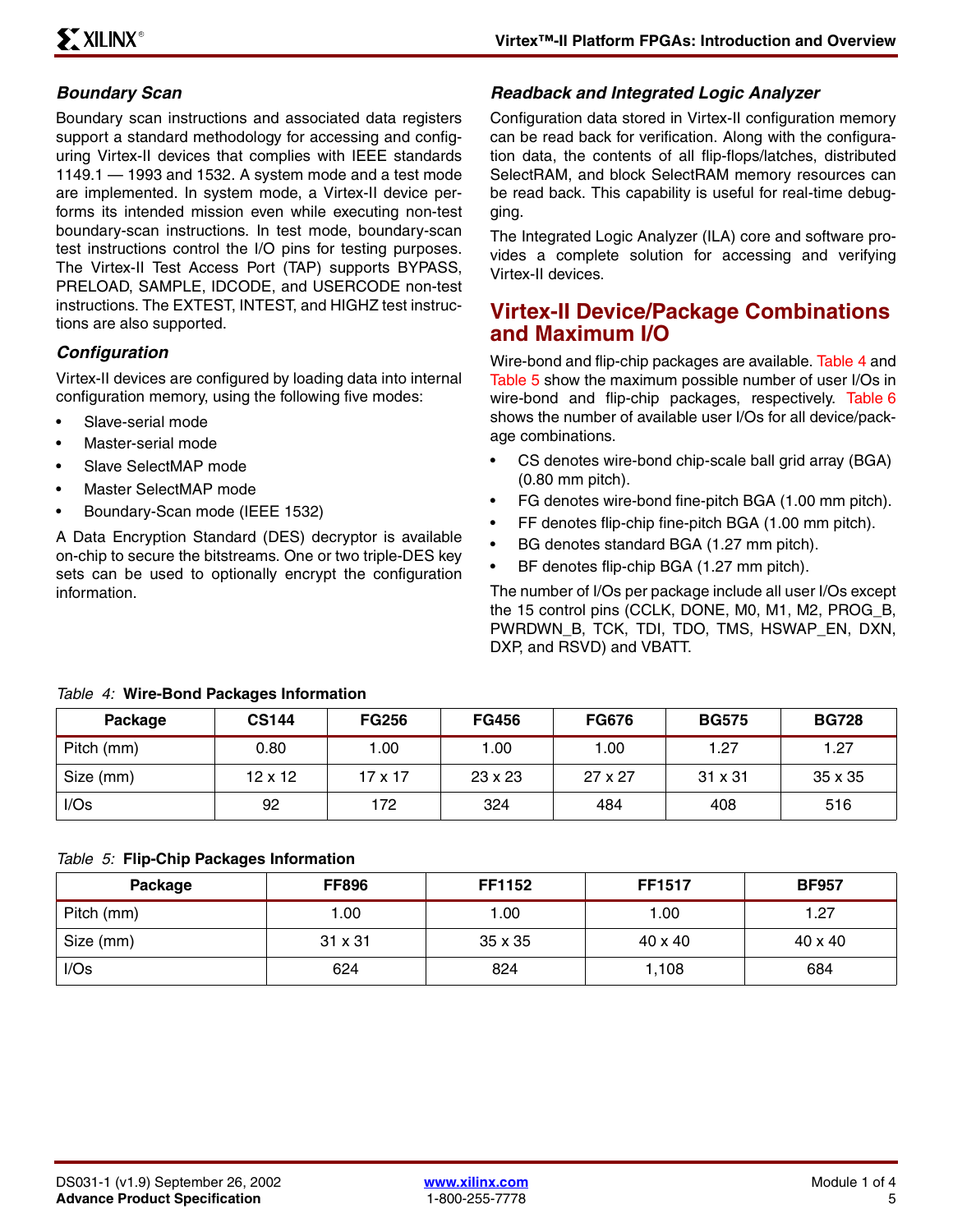|              | <b>Available I/Os</b>    |                         |                          |                          |                           |                           |                           |                           |                           |                           |                           |
|--------------|--------------------------|-------------------------|--------------------------|--------------------------|---------------------------|---------------------------|---------------------------|---------------------------|---------------------------|---------------------------|---------------------------|
| Package      | XC <sub>2</sub> V<br>40  | XC <sub>2</sub> V<br>80 | XC <sub>2</sub> V<br>250 | XC <sub>2</sub> V<br>500 | XC <sub>2</sub> V<br>1000 | XC <sub>2</sub> V<br>1500 | XC <sub>2</sub> V<br>2000 | XC <sub>2</sub> V<br>3000 | XC <sub>2</sub> V<br>4000 | XC <sub>2</sub> V<br>6000 | XC <sub>2</sub> V<br>8000 |
| <b>CS144</b> | 88                       | 92                      | 92                       | $\overline{\phantom{a}}$ | ٠                         | ۰                         |                           | ٠                         | ۰                         | ۰                         | ۰                         |
| FG256        | 88                       | 120                     | 172                      | 172                      | 172                       | ۰                         |                           | ٠                         | ۰                         | ۰                         | ۰                         |
| FG456        | $\overline{\phantom{a}}$ | ۰                       | 200                      | 264                      | 324                       | ۰                         |                           | ۰                         | ۰                         | $\blacksquare$            | $\blacksquare$            |
| FG676        | ٠                        | ۰                       | ۰                        | ٠                        | ۰                         | 392                       | 456                       | 484                       | ۰                         | ۰                         | ۰                         |
| FF896        | ٠                        | ۰                       | ۰                        | $\blacksquare$           | 432                       | 528                       | 624                       | ٠                         | ۰                         | $\overline{\phantom{a}}$  | ۰                         |
| FF1152       | $\overline{\phantom{a}}$ | ۰                       | ٠                        | ٠                        | ۰                         | -                         |                           | 720                       | 824                       | 824                       | 824                       |
| FF1517       | $\overline{\phantom{a}}$ | ۰                       | ۰                        | ٠                        | ۰                         | -                         |                           | ۰                         | 912                       | 1,104                     | 1,108                     |
| <b>BG575</b> | -                        | ۰                       | ۰                        |                          | 328                       | 392                       | 408                       | ٠                         | -                         | -                         | $\overline{\phantom{0}}$  |
| <b>BG728</b> |                          | ۰                       | ۰                        | -                        | ۰                         |                           |                           | 516                       | -                         | -                         | ۰                         |
| <b>BF957</b> |                          | ۰                       | ٠                        |                          |                           |                           | 624                       | 684                       | 684                       | 684                       | ۰.                        |

#### <span id="page-5-0"></span>*Table 6:* **Virtex-II Device/Package Combinations and Maximum Number of Available I/Os (Advance Information)**

#### **Notes:**

1. All devices in a particular package are pinout (footprint) compatible. In addition, the FG456 and FG676 packages are compatible, as are the FF896 and FF1152 packages.

# **Virtex-II Ordering Information**



DS031\_35\_033001

*Figure 2:* **Virtex-II Ordering Information**